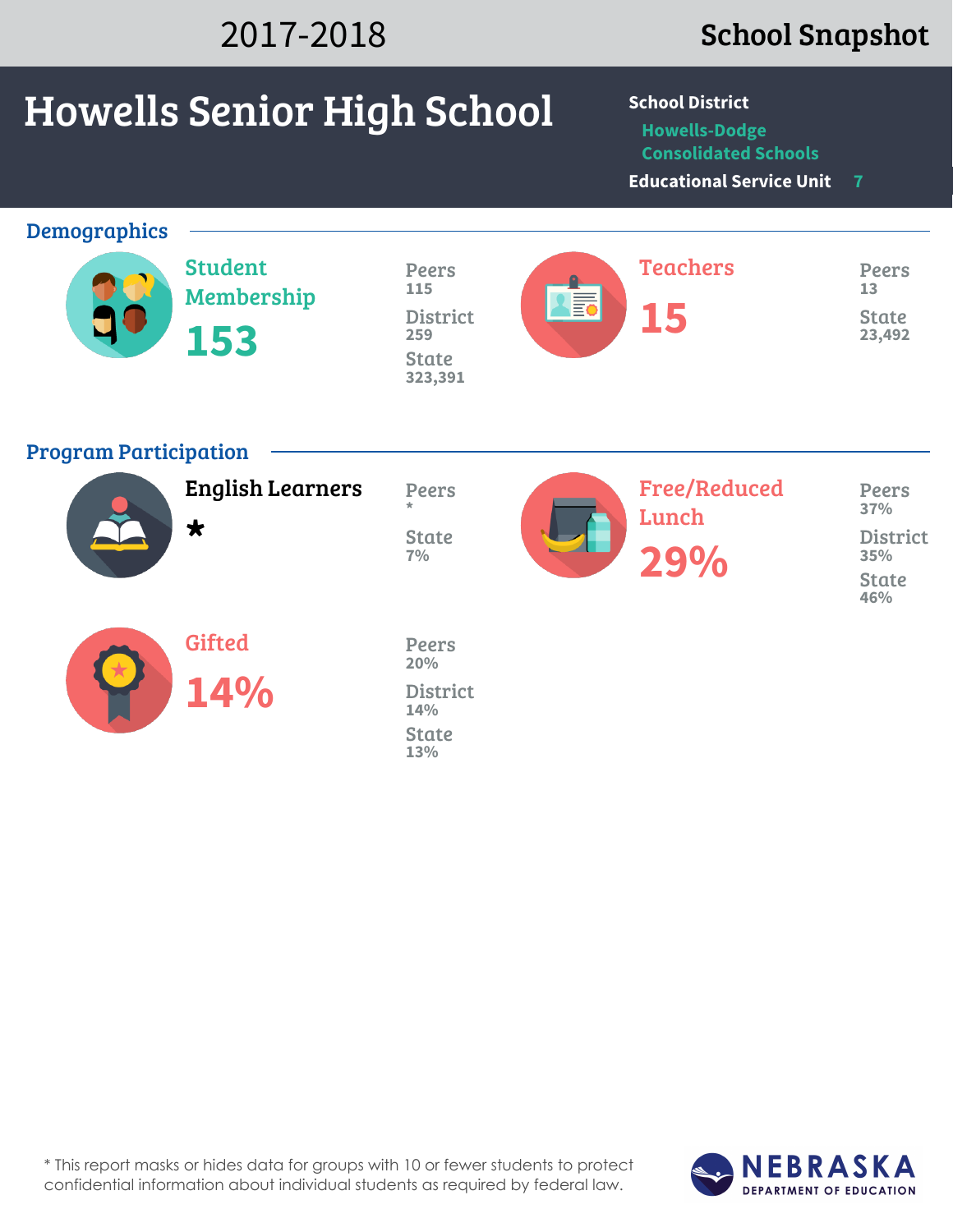## 2017-2018 School Snapshot



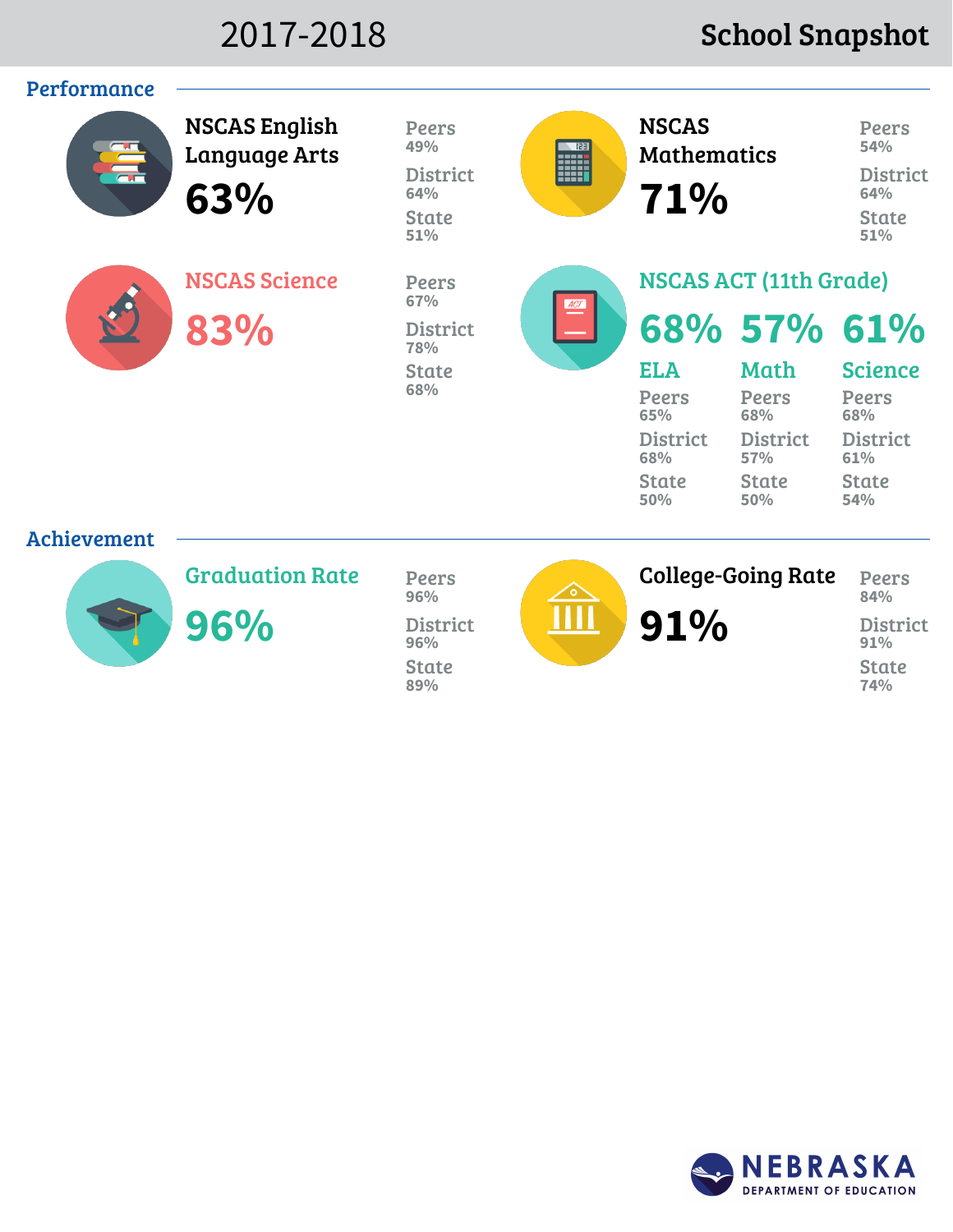# 2017-2018 AQuESTT Classification



| <b>EXCELLENT</b> | GREA | <b>GOOD</b> | <b>INEEDS IMPROVEMENT</b> |
|------------------|------|-------------|---------------------------|
|                  |      |             |                           |

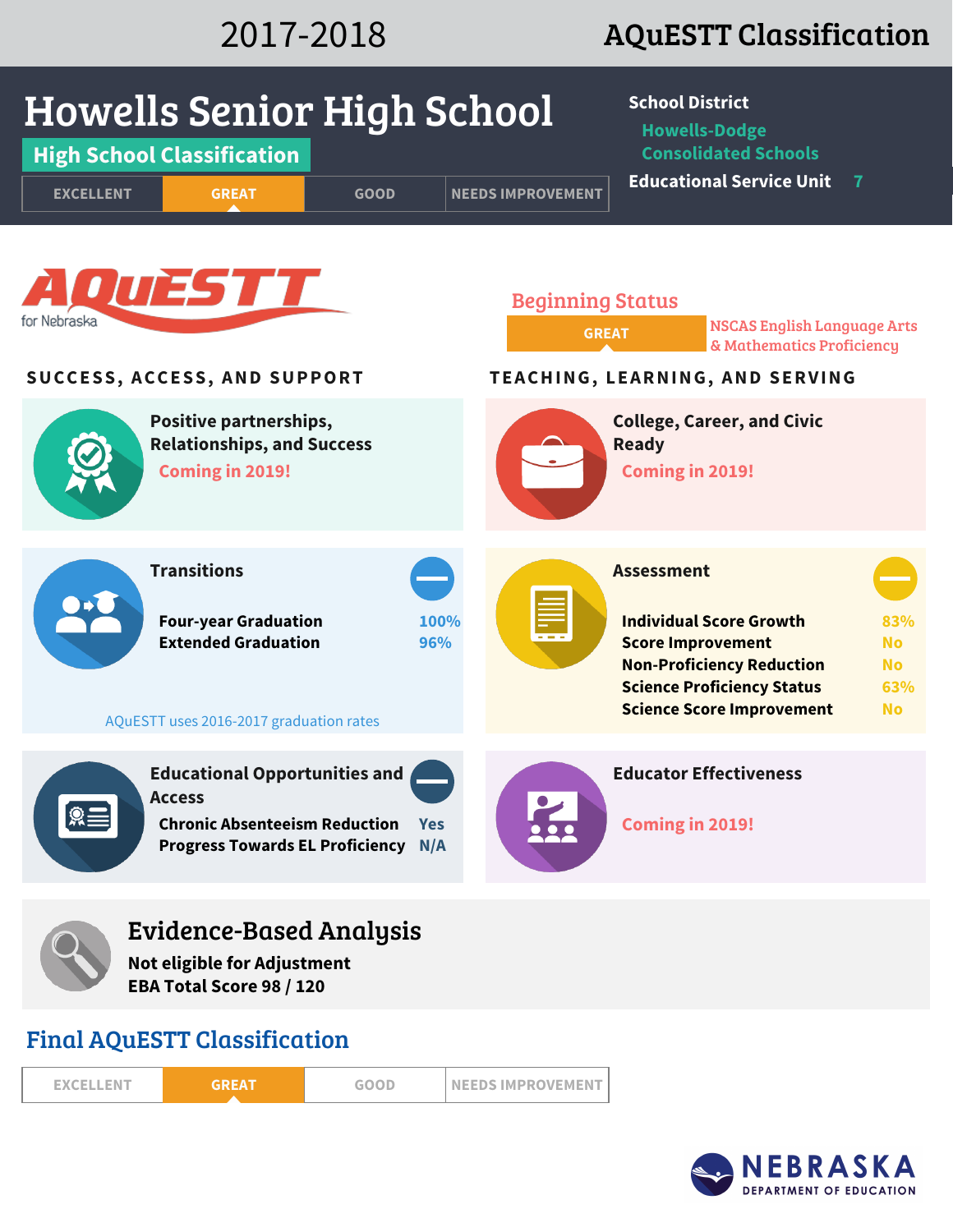# 2017-2018 AQuESTT Classification



## Final AQuESTT Classification

| <b>EXCELLENT</b> | <b>GREAT</b> | <b>GOOD</b> | <b>INEEDS IMPROVEMENT</b> |
|------------------|--------------|-------------|---------------------------|
|                  |              |             |                           |

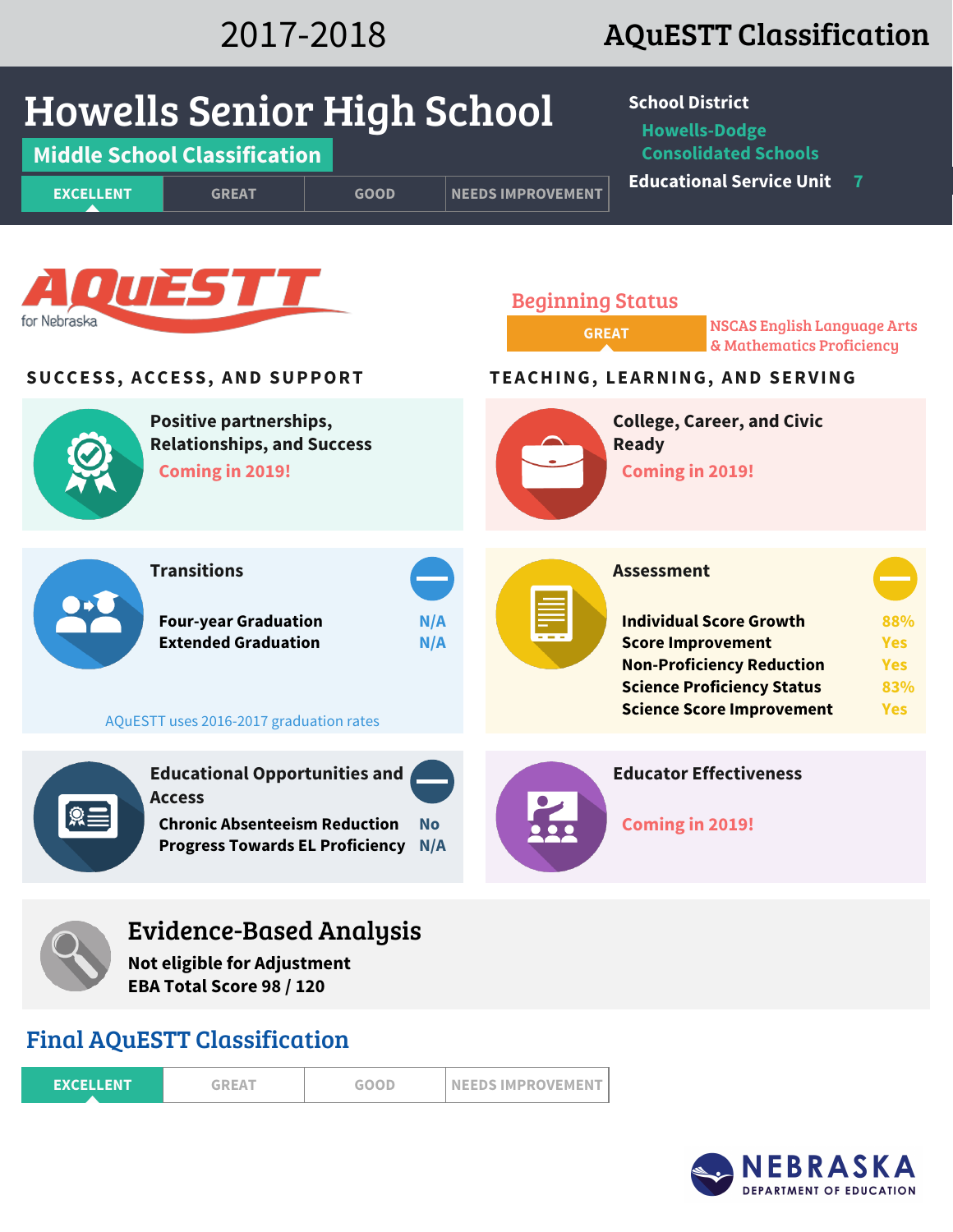# 2017-2018 About our School **Howells Senior High School School District**

**Howells-Dodge Consolidated Schools Educational Service Unit 7**





Agency Type **SECONDARY** 

Grades Served 7th grade - 12th grade

Title-I Status NOT A TITLE-I SCHOOL

## School Description School Description

Howells-Dodge Public Schools is a fully accredited Class III school district in Northeast Nebraska, located approximately 40 miles equidistant from Columbus, Norfolk and Fremont.The Pre-K through 1st grade and the 7-12 high school students attend the Howells site. The 2nd through 6th grade students attend school at the Dodge site. Agriculture is the primary industry of the area with crops and livestock being the major sources of income.

The Howells-Dodge school district currently enrolls 252 students with 151 of those in grades 7-12. In addition to the public school, there is a parochial system in each town. The district enjoys an exceptional student/teacher ratio of approximately 10/1.

Most of Howells-Dodge Schools' graduates pursue degrees in higher education, either at a 2-year Community College or a 4-year College. The remainder of the graduates enters either the work force or the military.